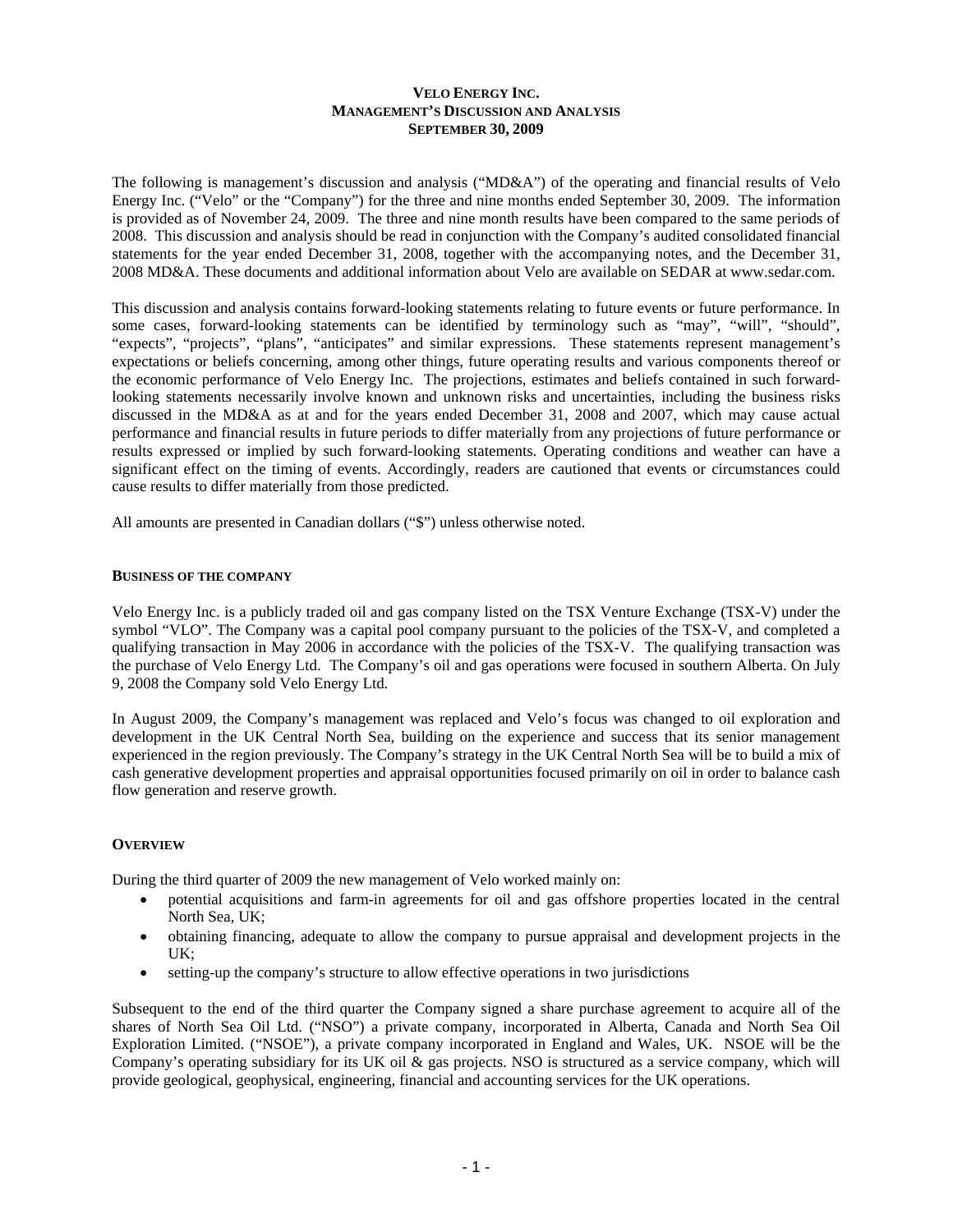On September 29, 2009, NSOE signed a Sale and Purchase Agreement to acquire various interests in three oil and gas, exploration and development properties located in the UK Central North Sea:

- Caledonia (100%), which lies to the north of the Alba and Britannia fields, is an appraised oil pool that offers near-term production and cash-flow. The central area of the field was developed by Chevron Corporation in 2003 with historic cumulative production of over 6.0 million bbls of oil. First oil from the northern lobe is forecasted for the second quarter of 2010 upon completion of drilling a horizontal production well. A new horizontal production well in the northern lobe can be tied-in to existing subsea infrastructure, including the ConocoPhillips/Chevron-operated Britannia platform located only 6 kilometres to the south. Sproule International Limited ("Sproule") estimates proved and probable reserves for the Caledonia pool of 3.7 million bbls of oil with additional possible reserves of 5.7 million bbls of oil. Substantial reserve expansion exists with "attic" oil in the central lobe in addition to the potentially much larger eastern lobe, both of which will be the subject of continued exploration and evaluation.
- Sheryl (65%), which is currently operated by Sterling Resources with a 35% interest, was discovered in 2006. The discovery was subsequently followed up with seven appraisal wells. Sheryl offers longer term production and reserve growth with production drilling anticipated to take place in 2011 together with the potential tie-in to the nearby Saxon-Pict subsea manifold connecting to the Triton system. Sproule has modelled initial rates of production from Sheryl of 3,000 bbl of oil per day from a single well, 4,500 bbl of oil per day from two wells. Sproule estimates gross probable reserves of 3.2 million bbl of oil with additional possible reserves of 1.6 million bbl of oil.
- Catcher is an early stage prospect with prospective seismic data and is presently undrilled. Velo will fund 60% of the drilling cost of the initial exploratory well to earn a 50% working interest in the property. Prospect drilling is expected to test both Tay and Forties anomalies at shallow depth. There are no proved or probable reserves at Catcher, however, Sproule has estimated prospective oil resources of 11.0 million bbl of oil in the Forties anomaly and Tay sands (successful development case).

On September 30, 2009, NSOE has signed a letter of intent to acquire a 65.17% interest in Block 22/15 (referred to as the Banks property). The Banks property, which includes the Banks discovery, is considered by the Company to be highly prospective. A 2005 discovery well at Banks yielded a flow rate of 1,080 bbl/d of oil and 12.3 MMscf/d of gas upon drill stem testing. Due to previous experience with the Forties formation in this area, the management of Velo believes that no "oil-water contact" was encountered in the Banks 22/15-3 well. Velo believes the Banks well intercepted a "low-resistivity zone" and the Banks pool could extend both to the southeast and the northwest. Additionally, seismic data suggests that the Banks oil pool could extend to the northwest over 16 square kilometers. Initial estimates are that the smaller structural Banks pool contains approximately 6.0 million boe, however, significant oil reserves could be associated with a large stratigraphic trap to the northwest. Velo plans to drill additional appraisal wells at Banks to fully evaluate this property.

On October 15, 2009, the Company filed a preliminary prospectus to obtain financing for its operations. The closing of this public offering is expected as soon as regulatory requirements are met.

The Company will use the proceeds from this public offering to finance its operation in the UK North Sea, in particular to cover acquisition costs and commitments related to the above transactions as well as the Company's 2010 capital expenditure budget.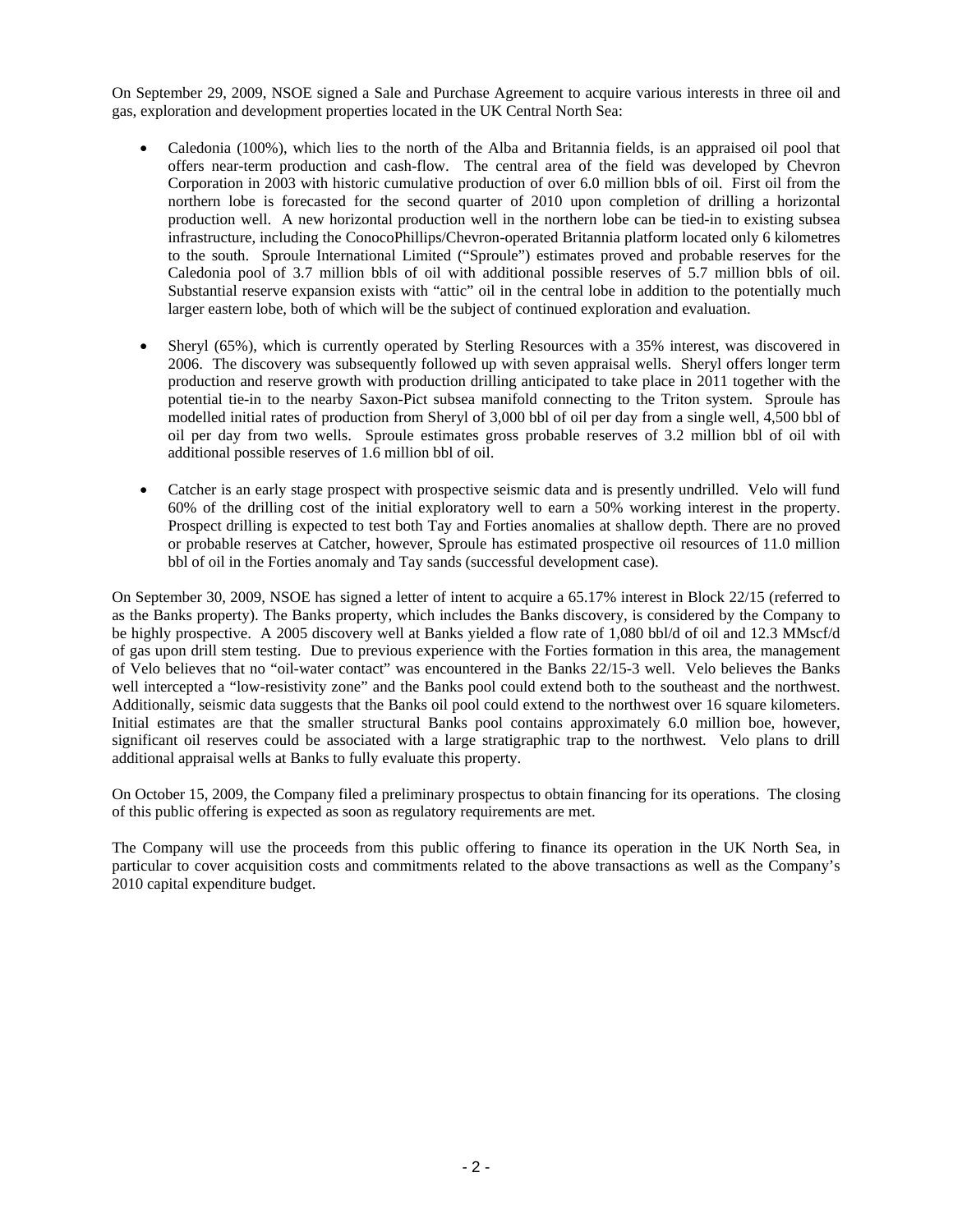## **FINANCIAL SUMMARY**

The Company's general and administrative costs increased during the third quarter of 2009 due to a change in management and an increase in activities. General and administrative costs amounted to \$494,976 in the third quarter of 2009 compared to \$31,702 in third quarter of 2008. In addition, the Company recognised stock based compensation of \$785,400 in the third quarter 2009 (nil in 2008) as 5,610,000 stock options were granted to its directors, officers and consultants in third quarter of 2009 (nil in 2008). As a result, the Company's net loss amounted to \$1,276,117 and \$1,294,000 for three and nine month periods ended September 30, 2009 compared to net income \$913,717 and \$870,099 for respective periods of 2008 (generated mainly due to a gain on disposal of its subsidiary Velo Energy Ltd. of \$942,909). Cash used in operating activities amounted to \$490,717 and \$508,600 for three and nine month periods ended September 30, 2009 compared to \$29,192 and \$72,810 for respective periods of 2008.

## **OUTLOOK**

The Company's current strategy is to establish and grow its oil and gas business in the UK North Sea, by acquiring and farming into unappraised and/or undeveloped assets and by participating in UK North Sea licensing rounds. The Company intends to focus its efforts exclusively on the North Sea in the near term. Subject to closing of the acquisition transactions in respect of Caledonia and Banks, the Company's operations in 2010 will focus on:

- reactivating of the Caledonia field by drilling a production well with an appraisal side track;
- drilling an appraisal well in the Banks prospect;
- evaluating other prospects and farm-in potential in the central North Sea.

The Company currently anticipates incurring substantial expenditures for its capital investment plans and to meet contractual obligations as outlined in "Contractual Obligations". The proceeds from the public offering, expected to close as soon as regulatory requirements are met, and the Company's cash flow from operating activities may not be sufficient to satisfy both its current obligations and the requirements of its capital investment programs. The ability of the Company to undertake its capital investment and business plans are dependent on its ability to obtain additional financing.

#### **FINANCIAL AND OPERATING HIGHLIGHTS**

#### **Net Income and Cash Flows from Operating Activities**

The following table summarizes the Company's financial results for the three and nine months ended September 30, 2009 and 2008:

|                                   | <b>Three Months ended</b><br>September 30, |            | <b>Nine Months ended</b><br>September 30, |            |  |
|-----------------------------------|--------------------------------------------|------------|-------------------------------------------|------------|--|
|                                   | 2009                                       | 2008       | 2009                                      | 2008       |  |
| General and administrative        |                                            |            |                                           |            |  |
| expenses                          | \$494,976                                  | \$31,702   | \$539,187                                 | \$75,360   |  |
| Stock-based compensation          | 785,400                                    |            | 785,400                                   |            |  |
| Net income (loss)                 | (1,276,117)                                | 913.717    | (1,294,000)                               | 870,099    |  |
| Per share income (loss)           | \$(0.02)                                   | \$0.02     | \$(0.02)                                  | \$0.02     |  |
| Cash used in operating activities | \$(490,717)                                | \$(29,192) | \$(508,600)                               | \$(72,810) |  |
| Outstanding common shares         |                                            |            |                                           |            |  |
| at September 30                   | 65,608,888                                 | 54,002,554 | 65,608,888                                | 37,835,727 |  |
| Weighted average - basic          | 65,608,888                                 | 54.002.554 | 65,608,888                                | 37.835.727 |  |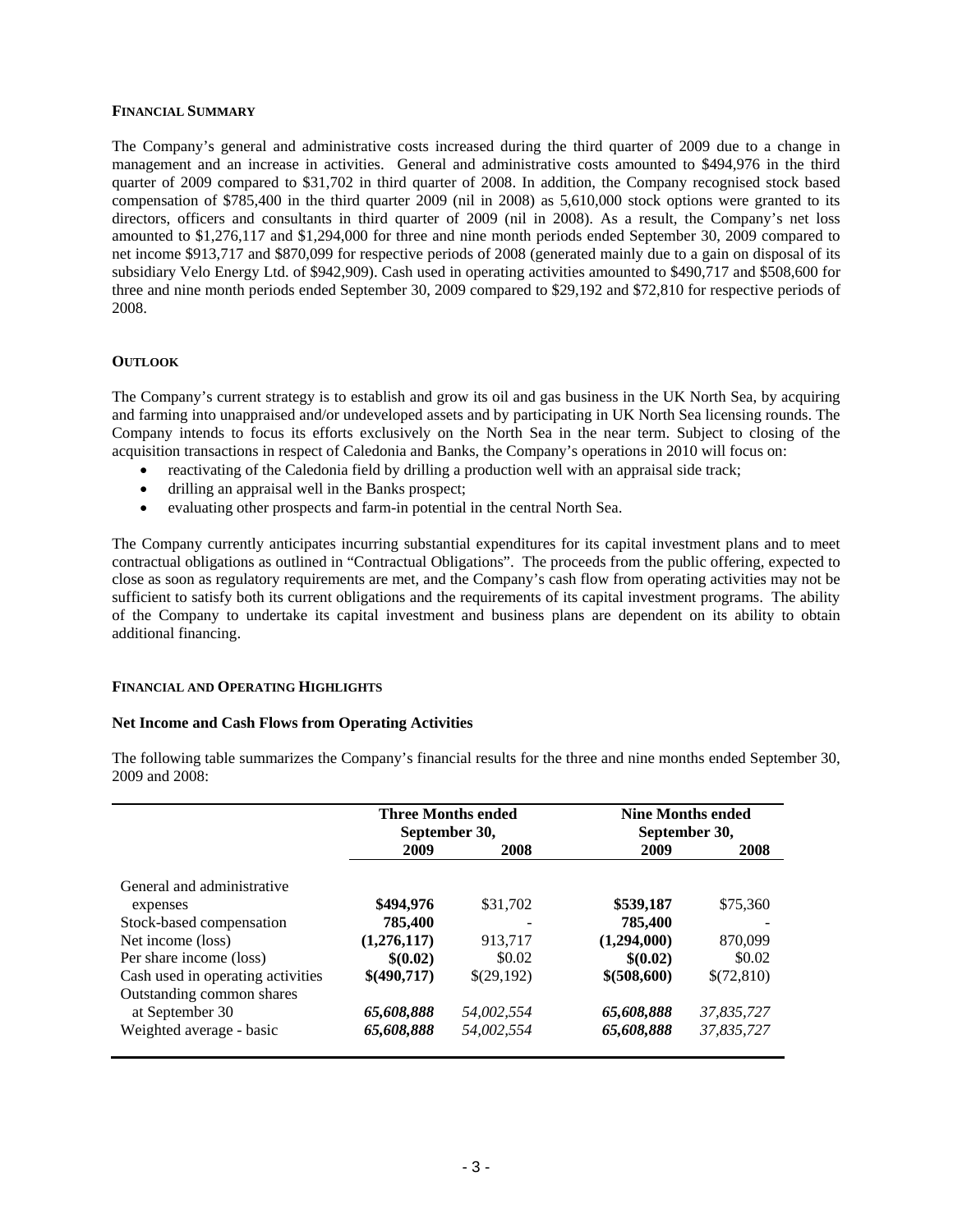## FINANCIAL AND OPERATING HIGHLIGHTS (CONTINUED)

#### **Comparative Balance Sheet Items**

The following table summarizes the Company's financial position as at September 30, 2009, June 30, 2009 and December 31, 2008:

| September 30,<br>2009 | <b>June 30,</b><br>2009 | December 31,<br>2008 |
|-----------------------|-------------------------|----------------------|
|                       |                         | \$1,350,958          |
|                       | 1.354.235               | 1,357,083            |
| 375,663               | 213,312                 | 198,277              |
| 7,462,924             | 7,462,924               | 7,462,924            |
| \$650,206             | \$1,140,923             | \$1,158,806          |
|                       | \$915,150<br>1,025,869  | \$1,315,992          |

#### **GENERAL AND ADMINISTRATIVE EXPENSES**

General and administrative expenses amounted to \$494,976 and \$539,187 for the three and nine month periods ended September 30, 2009 as compared to \$31,702 and \$75,360 for the respective periods of 2008. The increase in expenditures reflects the increase in the Company's team and its activity in the third quarter of 2009.

#### **ADDITIONAL DISCLOSURE FOR VENTURE ISSUERS WITHOUT SIGNIFICANT REVENUE**

The Company is a venture issuer that has not had significant revenue from operations in either of its last two financial years. In accordance with National Instrument 51-102, additional disclosure on material costs is presented below.

|                                                  | <b>Three Months ended</b><br>September 30, |          | <b>Nine Months ended</b><br>September 30, |          |
|--------------------------------------------------|--------------------------------------------|----------|-------------------------------------------|----------|
|                                                  | 2009                                       | 2008     | 2009                                      | 2008     |
| General and administrative:                      |                                            |          |                                           |          |
| Consulting and management fee                    | \$272,800                                  | \$2,000  | \$282,939                                 | \$2,000  |
| Professional services                            | 149,690                                    | 15.047   | 165,793                                   | 41,585   |
| Travel expenses                                  | 53,924                                     |          | 53,924                                    |          |
| Office expenses                                  | 14,087                                     |          | 15,635                                    |          |
| Other general and administrative                 | 4,475                                      | 14,655   | 20,896                                    | 31,775   |
| Total general and administrative                 | \$494,976                                  | \$31,702 | \$539,187                                 | \$75,360 |
| Capitalized exploration and<br>development costs | \$0                                        | \$0      | \$0                                       | \$0      |

## **INTEREST AND INDEMNITY PAYABLE**

The Company failed to renounce adequate qualifying expenditures for the flow through shares issued in December, 2006. This failure resulted in the indemnity payable of \$452,133.

In July, 2008 the Company extinguished \$449,292 of the indemnity claims for common shares of the Company. The issue price of the shares was \$0.075 per share, resulting in 5,990,554 shares being issued.

The Company has been assessed \$164,944 in Part XII.6 tax by Canada Revenue Agency. The Part XII.6 tax was paid on August 11, 2009.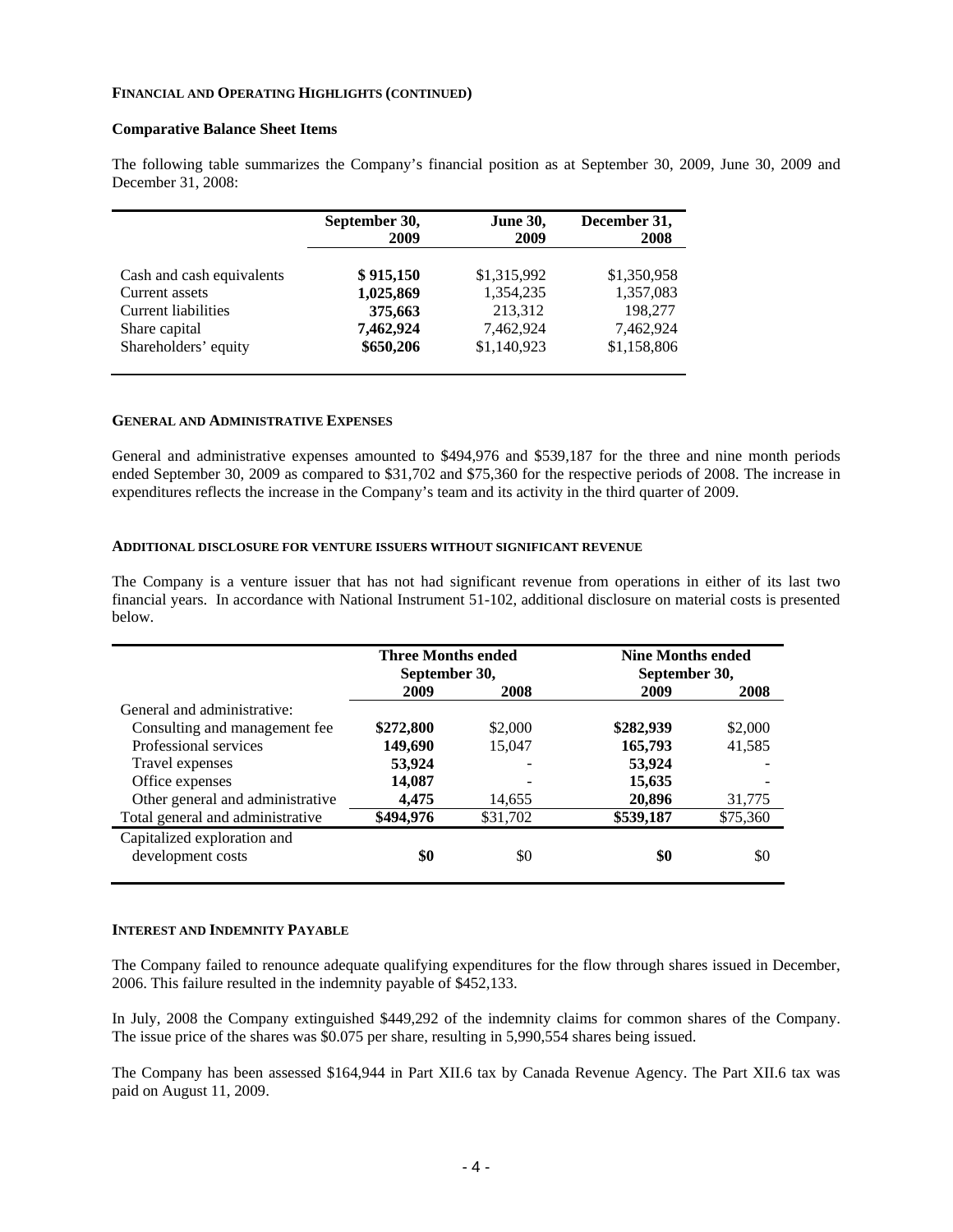## **STOCK-BASED COMPENSATION EXPENSE**

The Company has a stock option plan where the number of common shares reserved under the plan shall not exceed 10% of the issued and outstanding common shares and the number reserved for any one individual may not exceed 5% of the issued and outstanding shares.

On August 7, 2009, the Company granted 5,610,000 stock options to its officers, directors and consultants to acquire common shares at the exercise price of \$0.20. The stock options vest immediately and expire in 5 years. Exercise prices for stock options granted are determined by the closing market price on the day before the date of grant.

Stock-based compensation expense of \$785,400 for the stock options granted has been recognized for the three and nine months ended September 30, 2009. The fair value of each option granted is estimated on the date of grant using the Black-Scholes option pricing model (assumptions used for the model are discussed in the notes accompanying the Company's unaudited interim financial statements as at and for the three and nine month periods ended September 30, 2009).

Stock compensation expense was \$Nil for the three and nine month periods ended September 30, 2008.

## **STATUS OF PETROLEUM AND NATURAL GAS PROPERTIES**

#### *Canada*

In July, 2008, Velo Energy Ltd. was sold to Daran Energy Services Corp., a private Alberta company, for nominal consideration. The sale included the shares of Velo Energy Ltd. and the debt owing from Velo Energy Ltd. to the Company. The Blueberry, Pica and Woking wells were properties owned by Velo Energy Ltd. As such, the rights to these properties, along with their respective abandonment costs are no longer a part of the Company.

In July 2008, Velo entered into a confidential joint venture and participation agreement (the "Agreement") with a private Alberta company, to jointly participate in a drilling, completion, seismic, recompletion of wells located on certain lands in Southern Alberta. The Company had the option to commit up to a maximum of \$1,000,000 to be expended by the end of 2009 on qualifying Canadian Exploration Expenses or Canadian Development Expenses. Generally, Velo would pay 100% of costs to earn 50% of the private company's working interest in each well. With the change in the Company's focus and having regarded current commodity prices, the Company does not intend to incur any expenditures under this agreement.

## *UK North Sea*

On September 29, 2009, NSOE (which the Company has agreed to acquire) signed a Sale and Purchase Agreement to acquire various interests in three oil and gas, exploration and development properties located in the UK Central North Sea: Caledonia (100%), Sheryl (65%) and Cather (50%).

On September 30, 2009, NSOE signed a letter of intent to acquire a 65.17% interest in Block 22/15 (referred as Banks property).

Closing of these transactions remains subject to UK regulatory approval. The Company expects the above properties to provide an opportunity for production development in the short and medium term and reserve growth in the medium and long term.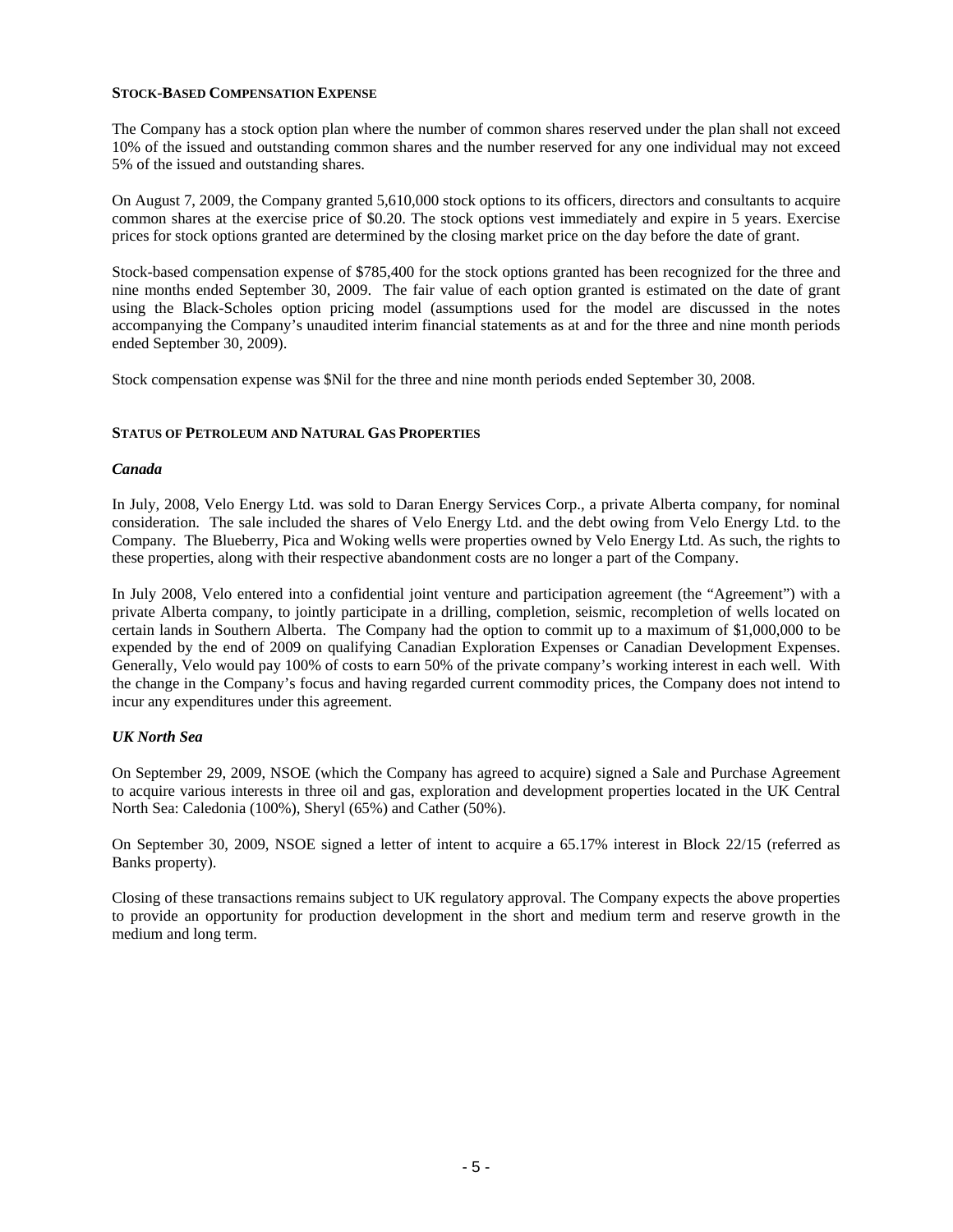## **TRANSACTIONS WITH RELATED PARTIES**

## *Before August 1, 2 009*

Related party transactions were with directors and a company controlled by a director and officer of the Company. During the first quarter of 2009, \$3,000 in management fees were paid to a company controlled by a director of the Company (2008 - \$2,000). These transactions were in the normal course of operations and are measured at the exchange amount, being the amount of consideration established and agreed to by the related parties.

## *After August 1, 20 09*

Transactions are with the Company's directors and officers in the form of consulting services, which total \$265,200 for the period ended September 30, 2009 including \$236,200 in accrued liabilities as at September 30, 2009. These transactions occurred in the normal course of business and have been valued at exchange amounts based on commercial rates and terms agreed to in the related consulting contracts.

As at September 30, 2009, the Company has accounts receivable of \$79,550 due from NSO. This amount reflects expenses incurred by NSO that were paid for by the Company. Members of the senior management team of Velo are either registered or beneficial shareholders of NSO. The amount due from NSO is unsecured, interest free and repayable on demand.

## **FINANCIAL INSTRUMENTS**

The Company's financial instruments consist of cash, cash deposits, receivables, and accounts payable and accrued liabilities. It is management's opinion that currently the Company is not exposed to significant interest, currency or credit risks arising from these financial instruments and that the fair value of these financial instruments approximates their carrying value.

#### **SHARE CAPITAL**

The Company is authorized to issue an unlimited number of common and preferred shares. As at September 30,  $2009$ , there were  $65,608,888$  common shares issued and outstanding. There were also  $5,610,000$  stock options issued to acquire common shares, exercisable until August 7, 2014.

Subsequent to September 30, 2009, the Company agreed to issue 1,000,000 common shares as a payment for the purchase of 100% of the shares of NSO and NSOE. These shares will be placed in escrow until the Company closes the public offering and completes the Sale and Purchase Agreement for the oil and gas properties in the UK North Sea. If these transactions are not completed then the NSO and NSOE shares will be conveyed back to the vendors and the 1,000,000 common shares of Velo will be cancelled.

#### **LIQUIDITY AND CAPITAL RESOURCES**

As of September 30, 2009, the Company had positive working capital of \$650,206 and cash of \$915,150.

On October 15, 2009, the Company filed a preliminary prospectus to obtain financing for its operations in the UK Central North Sea. The closing of this public offering is expected as soon as regulatory requirements are met.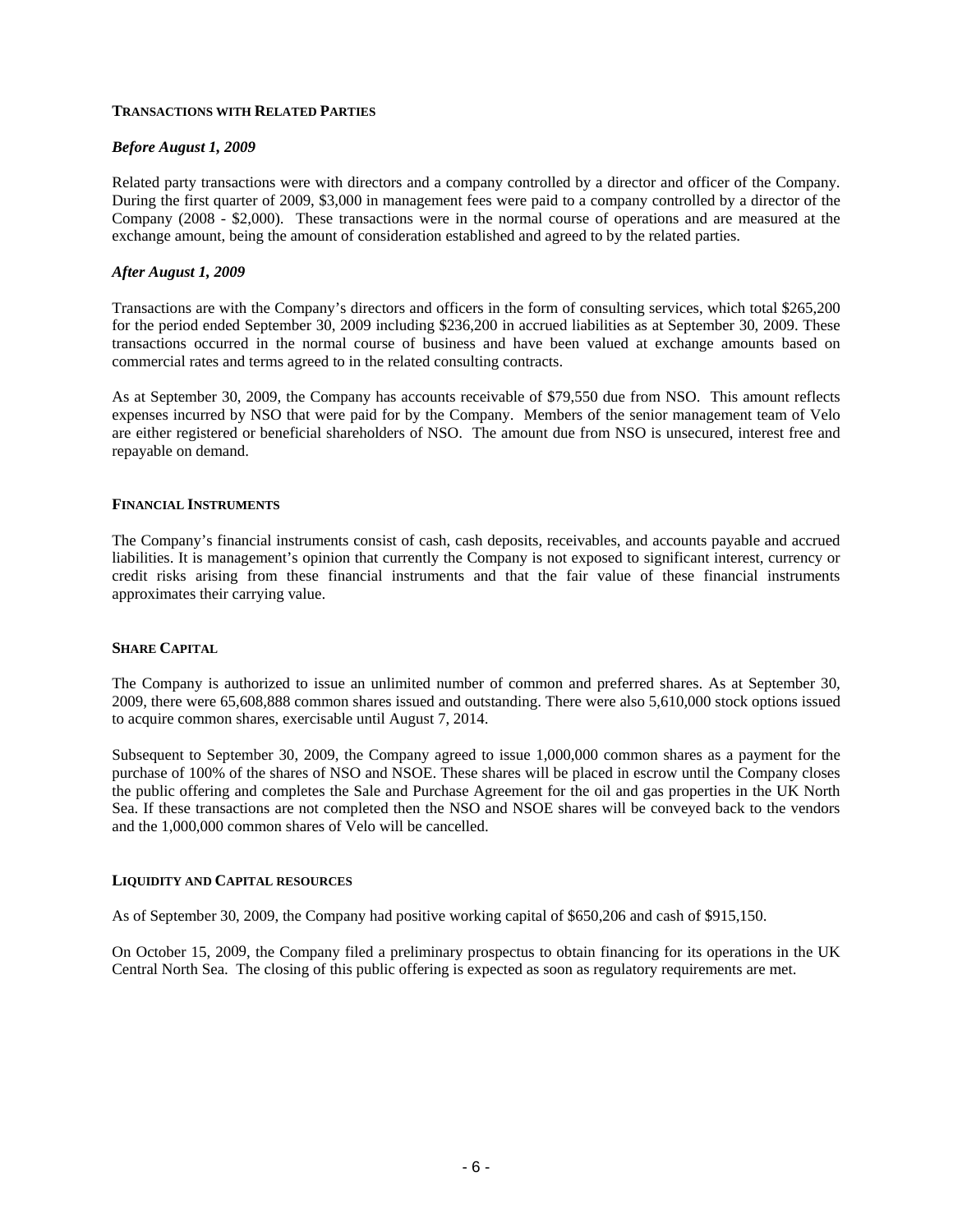## **CONTRACTUAL OBLIGATIONS**

As at September 30, 2009, the Company had no commitments and/or contractual obligations other than those included in liabilities in the Company's financial statements.

On October 6, 2009, the Company signed a share purchase agreement to acquire all of the shares of NSO and NSOE, in a non-arms length transaction for the total purchase price of \$600,000, payable by the issue of 1,000,000 common shares of Velo at a deemed issue price of \$0.60 per share. As a result, the Company will assume NSO and NSOE deficits which amounted to approximately \$550,000 and £20,000 as at October 31, 2009 for NSO and NSOE, respectively. Members of the senior management team of Velo are either registered or beneficial shareholders of NSO and NSOE. The transaction was approved by the TSX-V on the condition that 1,000,000 shares issued are placed in escrow until the Company closes the public offering and completes the Sale and Purchase Agreement for oil and gas properties in the UK North Sea (as described below). If these transactions are not completed then the NSO and NSOE shares will be conveyed back to the vendors and the 1,000,000 common shares of Velo will be cancelled.

The Balance sheets of NSO and NSOE as at September 30, 2009 are as follows:

|                                                 | <b>NSO</b>                     |                      | <b>NSOE</b>                    |
|-------------------------------------------------|--------------------------------|----------------------|--------------------------------|
|                                                 | as at<br>September 30,<br>2009 |                      | as at<br>September 30,<br>2009 |
| <b>Assets</b>                                   |                                |                      |                                |
| <b>Current Assets</b>                           |                                |                      |                                |
| Cash                                            | \$<br>71,826                   | £                    | 2                              |
| Term deposits                                   | 15,000                         |                      |                                |
| Prepayments                                     | 9,640                          |                      |                                |
|                                                 | \$<br>96,466                   |                      | $\overline{2}$                 |
| <b>Liabilities and Shareholders' Deficiency</b> |                                |                      |                                |
| <b>Current Liabilities</b>                      |                                |                      |                                |
| <b>Accounts Payable</b>                         | \$<br>128,778                  | $\pmb{\mathfrak{L}}$ |                                |
| <b>Accrued Liabilities</b>                      | 256,650                        |                      | 13,880                         |
|                                                 | 385,428                        |                      | 13,880                         |
| Shareholders' Deficiency                        |                                |                      |                                |
| Share Capital                                   | 2                              |                      | 2                              |
| Deficit                                         | (288, 964)                     |                      | (13, 880)                      |
|                                                 | (288,962)                      |                      | (13, 878)                      |
|                                                 | \$<br>96,466                   |                      | 2                              |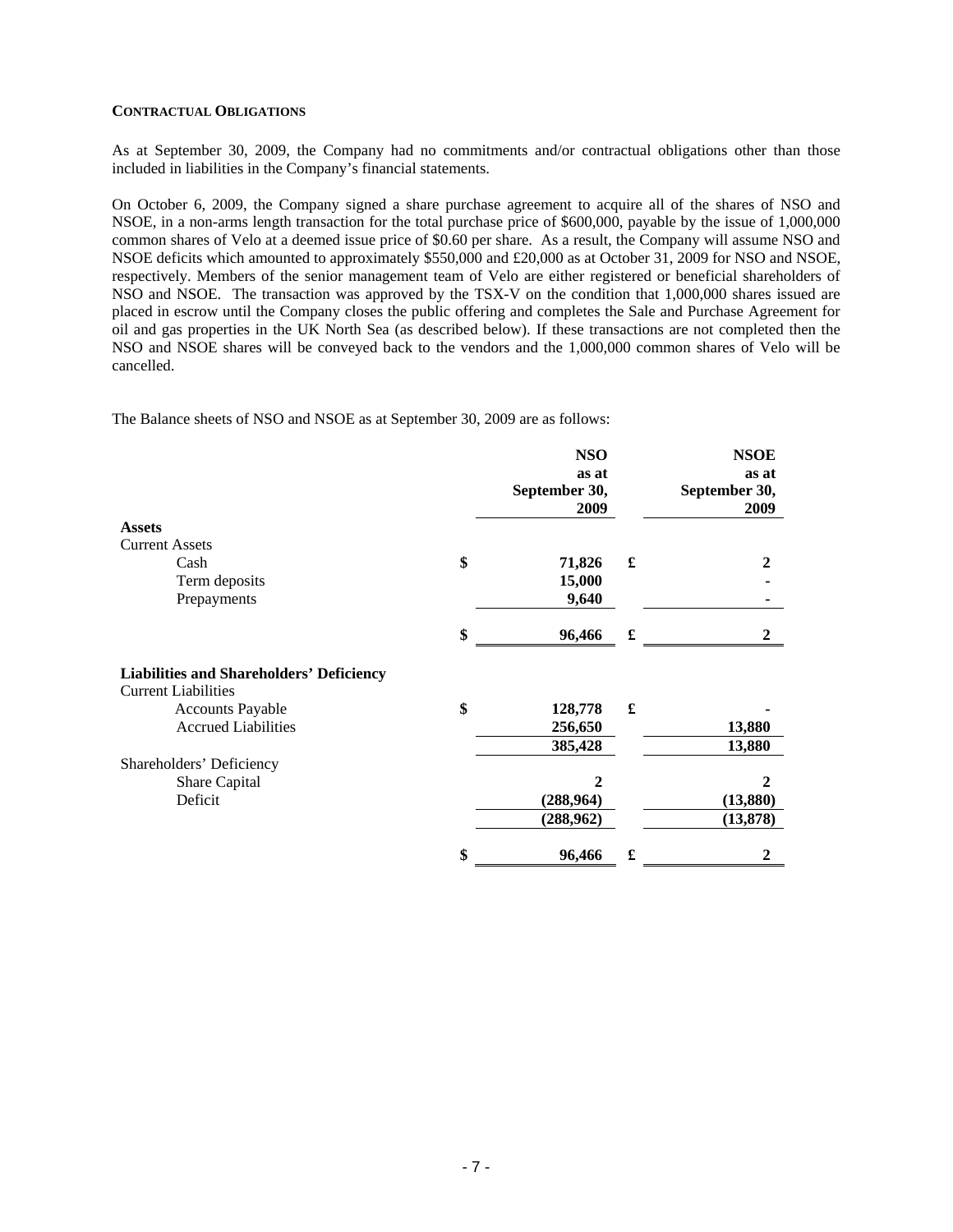#### **CONTRACTUAL OBLIGATIONS (CONTINUED)**

On September 29, 2009, NSOE (which the Company has agreed to acquire) signed a sale and purchase agreement and separate letter of intent to acquire various interests in oil and gas, exploration and development properties however, upon closing the Company will have the following commitments: located in the UK Central North Sea. Closing of these transactions remains subject to UK regulatory approval,

- The sale and purchase agreement provides for the consideration of US\$12 million (equivalent of approximately \$12.9 million) payable on closing and subsequent payments of US\$8 million and US\$5 million (equivalent of approximately \$8.6 million and \$5.4 million) payable upon achieving gross production of one million and three million barrels of oil, respectively, from any new or recompleted well drilled in the Caledonia field;
- At closing of the sale and purchase agreement, NSOE will be obliged to provide a deposit or letter of credit in the estimated amount of GBP  $\pounds 8.6$  million (equivalent of approximately \$14.8 million) as security related to the future decommissioning costs of Caledonia;
- Further to the sale and purchase agreement, the Company will be committed to 60% of the cost to drill a well to the Palecene Forties Formation in the Catcher property (at an estimated cost to NSOE of \$10.7 million) which must occur by December 31, 2010 in order to earn a 50% equity interest in the Catcher property;
- The letter of intent provides for consideration of US\$4 million (equivalent of approximately \$4.3 million) payable on closing; and
- All the above properties are subject to UK annual license fees of approximately GBP £0.2 million (equivalent of approximately \$0.3 million) in respect of the Company's share.

In November 2009, the Company also signed operating lease agreements for the rental of office space in Calgary and London. The total office rent commitments amount to approximately \$0.9 million per annum, payable over the next 10 years.

The Company is currently pursuing projects/contracts that will require additional financing. In the future, the Company will rely on internally generated cash flow, private or public equity investments, joint ventures, farm-outs, public or private debt capital, exercise of options and other sources of capital as may be available to the Company.

## **SELECTED QUARTERLY INFORMATION**

Most recent eight Quarters (\$):

|                              | September 30,<br>2009 | June 30,<br>2009 | March 31,<br>2009 | December 31.<br>2008 |
|------------------------------|-----------------------|------------------|-------------------|----------------------|
|                              |                       |                  |                   |                      |
| Revenue                      |                       |                  |                   |                      |
| Net income (loss)            | (1,276,117)           | (16, 339)        | (1.544)           | (23,265)             |
| Net income (loss) per share- |                       |                  |                   |                      |
| basic & diluted              | (0.02)                | (0.00)           | (0.00)            | (0.00)               |

|                              | September 30,<br>2008 | June 30,<br>2008 | March 31,<br>2008 | December 31, 2007 |
|------------------------------|-----------------------|------------------|-------------------|-------------------|
| Revenue                      |                       |                  |                   | 28,168            |
| Net income (loss)            | 913.717               | (28.241)         | (15,377)          | (799,159)         |
| Net income (loss) per share- |                       |                  |                   |                   |
| basic & diluted              | 0.02                  | (0.00)           | (0.00)            | (0.02)            |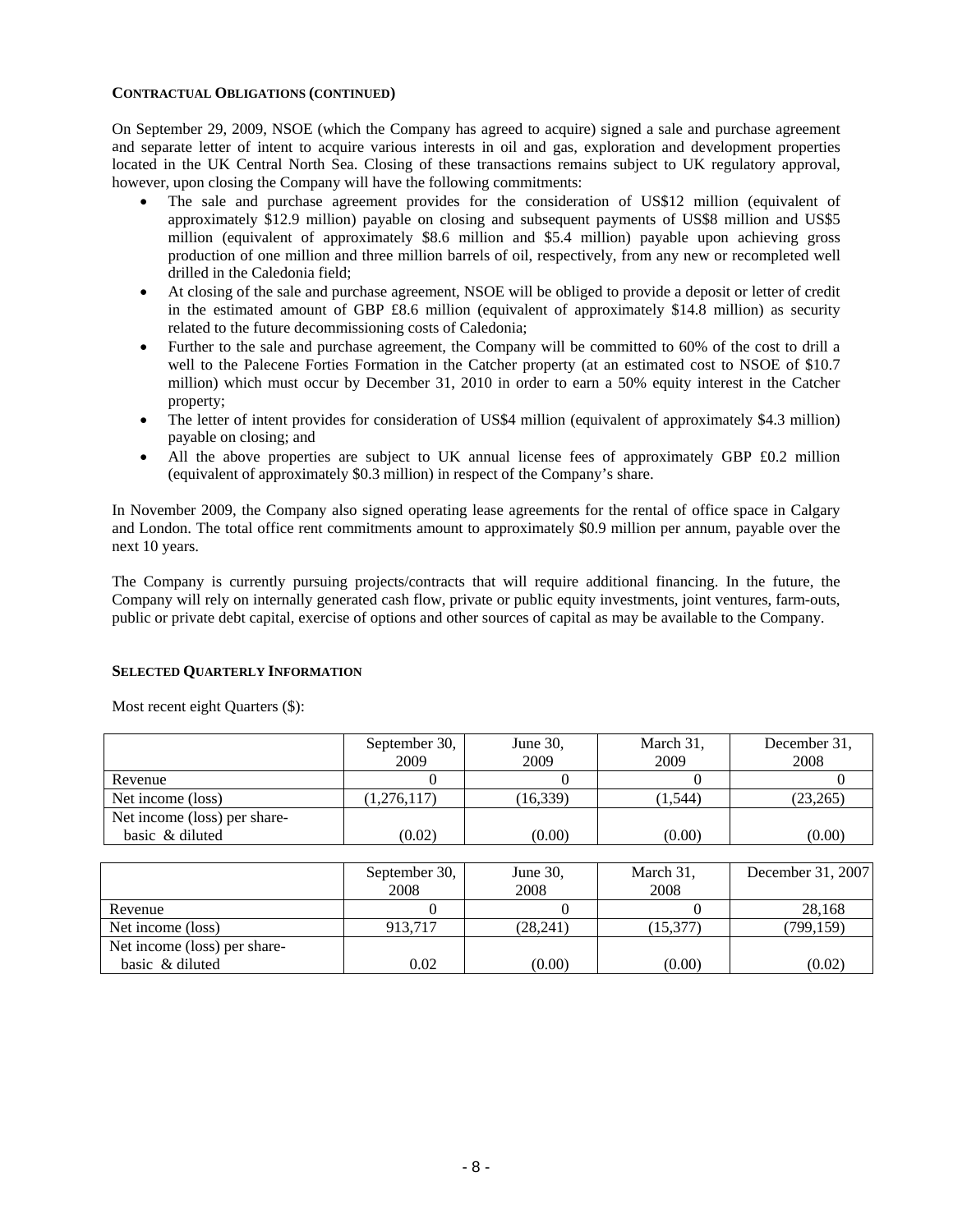## **ACCOUNTING PRONOUNCEMENTS**

#### **Accounting changes**

In 2006, the CICA Accounting Standards Board (AcSB) published a new strategic plan that will significantly affect financial reporting requirements for Canadian companies. The AcSB strategic plan outlines the convergence of Canadian GAAP with IFRS over an expected five year transitional period. In February 2008, the AcSB announced that 2011 is the changeover date for publicly-listed companies to use IFRS, replacing Canada's own GAAP. The date is for interim and annual financial statements relating to fiscal years beginning on or after January 1, 2011. The Company's transition date of January 1, 2011 will require the restatement for comparative purposes of amounts reported by the Company for the year ended December 31, 2010. While the Company has begun assessing the adoption of IFRS for 2011, the financial reporting impact of the transition to IFRS cannot be reasonably estimated at this time.

In June 2009, the CICA issued amendments to CICA Handbook Section 3862, Financial Instruments — Disclosures. The amendments include enhanced disclosures related to the fair value of financial instruments and the liquidity risk associated with financial instruments. The amendments will be effective for annual financial statements for fiscal years ending after September 30, 2009. The amendments are consistent with recent amendments to financial instrument disclosure standards in IFRS. The Company will include these additional disclosures in its annual consolidated financial statements for the year ending December 31, 2009

#### **Critical Accounting Estimates**

The amounts recorded for amortization and depletion of the petroleum and natural gas properties and for site restoration and reclamation are based on estimates of reserves and future costs. The ceiling test calculation is based on estimates of proven reserves, production rates, oil and gas prices, future costs and other relevant assumptions. By their nature, these estimates, and those related to the future cash flows used to assess impairment, are subject to measurement uncertainty and their impact on the financial statements of future periods could be material.

#### **BUSINESS RISKS**

Velo's activities are focused on exploration, development and production of oil and gas properties, where activity is highly competitive and includes a variety of different–sized companies ranging from smaller junior producers, intermediate and senior producers and royalty trust organizations, to the much larger integrated petroleum companies. The Company is subject to a number of risks which are also common to other organizations involved in the oil and gas industry. Such risks include finding and developing oil and gas reserves at economic costs, estimated amounts of recoverable reserves, production of oil and gas in commercial quantities, marketability of oil and gas produced, fluctuations in commodity prices, financial and liquidity risks and environmental and safety risks.

In order to reduce exploration risk, Velo employs qualified and professional employees who have demonstrated the ability to generate quality proprietary geological and geophysical prospects. To maximize drilling success, the Company explores in areas that afford multi-zone prospect potential, targeting a range of shallow low-to-moderaterisk prospects.

The Company mitigates its risk related to producing hydrocarbons through the utilization of the advanced technology and information systems. In addition, the Company strives to operate the majority of its prospects, thereby maintaining operational control.

Exploration and production for oil and gas is very capital intensive. As a result, the Company relies on equity markets as a source of new capital. Equity is subject to market conditions and availability may increase or decrease from time to time.

Oil and gas exploration and production can involve environmental risks such as pollution of the environment and destruction of natural habitat, as well as safety risks such as personal injury. The Company conducts its operations with high standards in order to protect the environment and the general public. Velo maintains insurance coverage for comprehensive and general liability as well as limited pollution liability. The amount and terms of this insurance are reviewed on an ongoing basis and adjusted as necessary to reflect current corporate requirements, as well as industry standards and government regulations.